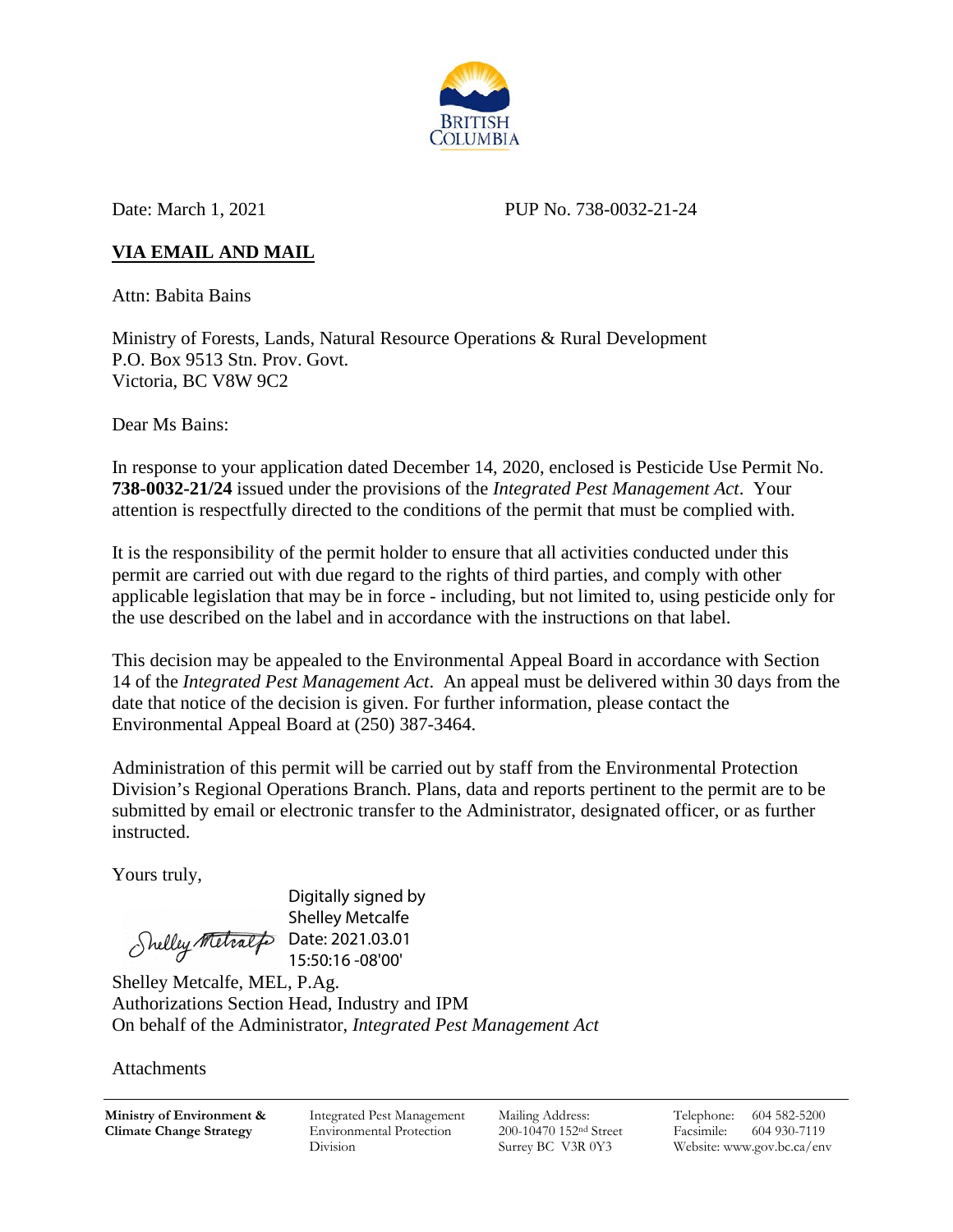

# **MINISTRY OF ENVIRONMENT & CLIMATE CHANGE STRATEGY**

# **PESTICIDE USE PERMIT No. 738-0032-22-24**

*Pursuant to Section 6 of the Integrated Pest Management Act* 

British Columbia Minister of Forests, Lands, Natural Resource Operations & Rural Development P.O. Box 9513 Stn. Prov. Govt. Victoria, BC V8W 9C2

is authorized to use pesticides subject to conditions listed below. Contravention of any of these conditions is a violation of the *Integrated Pest Management Act* and may result in prosecution.

#### **1 Authorized Pesticide Use**

Pesticide use must be for the purpose of eradicating introduced populations of the Gypsy Moth (*Lymantria dispar*) from municipal and private land in the Courtenay area shown in the attached map.

- 1.1 The authorized pesticide is Foray® 48B, P.C.P. No. 24977, active ingredient: *Bacillus thuringiensis* sub species *kurstaki* at a rate of 4 L/ha or 50 Billion Cabbage Looper Units (BCLU/ha) per application.
- 1.2 The authorized method of application is aerial by fixed-wing aircraft.
- 1.3 A maximum of four aerial pesticide applications are permitted for each treatment location.
- 1.4 The maximum treatment area per application must not exceed 187 ha.
- **2** Aerial application is permitted on or over lands that are within the treatment boundaries delineated on the attached map where permission has been granted by the land owner, the land holder, an Order In Council, or other legal instrument.

Date Issued: March 1, 2021 Chelly Metrat

Shelley Metcalfe, MEL, P.Ag. On behalf of the Administrator – *Integrated Pest Management* Act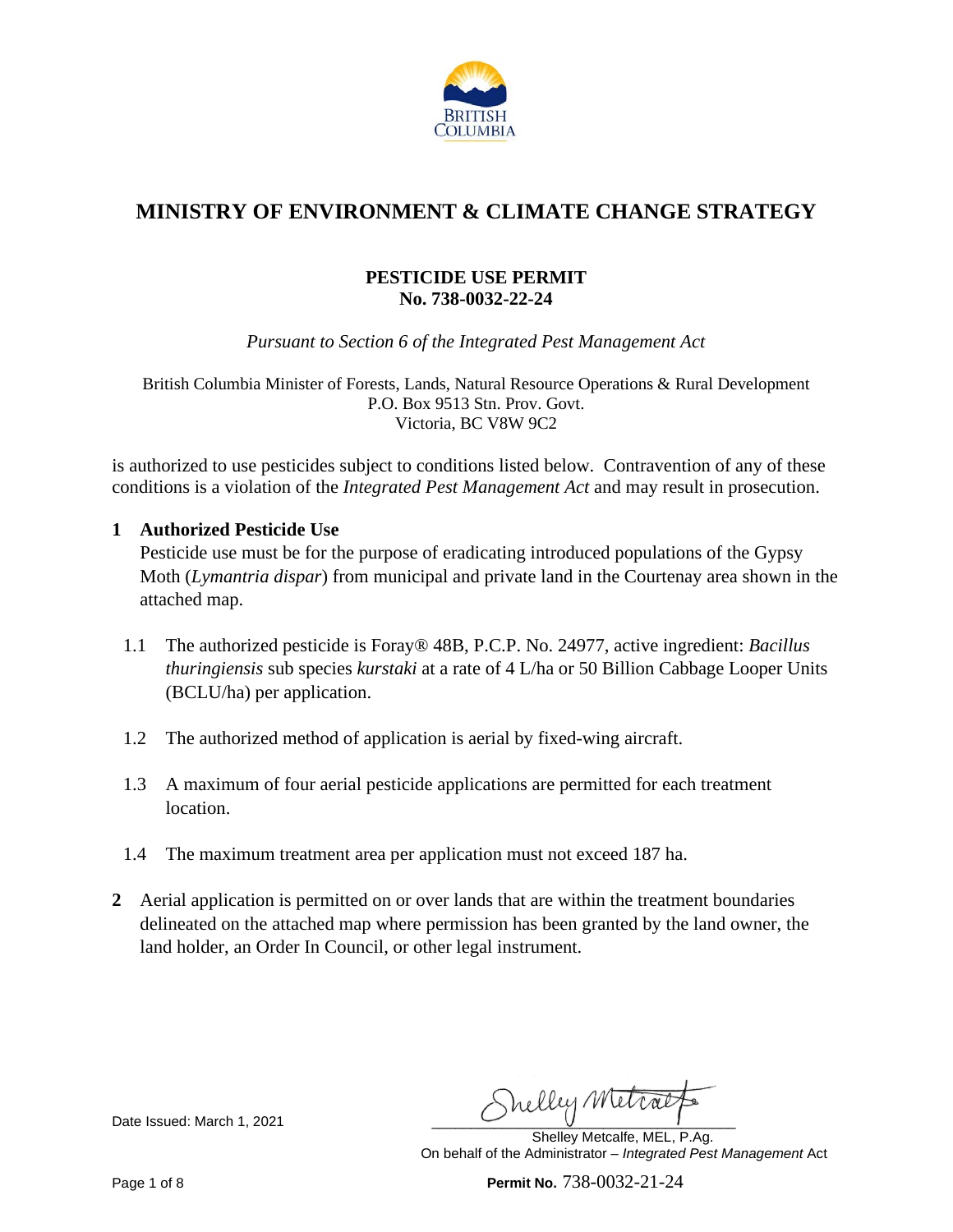

# **3 Treatment Dates**

3.1 The permit holder is authorized to conduct pesticide use from 10 (ten) days after the date of publication of the permit as described in Condition 4.1 until the permit expires on March 1, 2024.

# **4 Access to Permit Information**

- 4.1 To allow inspection and copying by the public, the permit holder must post a copy of the permit within seven days of permit issuance with relevant maps:
	- a) on the Ministry of Forests, Lands, Natural Resource Operations and Rural Development's web site, and
	- b) at the Comox Valley Regional District Office.
- 4.2 In each calendar year, the permit holder must post the permit and maps as described in Condition 4.1 at least 7 days before treatment begins and ensure postings remain at those locations until 7 days after all pesticide spray activities under the permit have ceased for that year.

#### **5 Notification**

- 5.1 Within 15 days of issuance of the permit, the permit holder must publish a notice in at least one community newspaper circulated within the treatment areas.
- 5.2 A notice for the purpose of Condition 5.1 must contain the following information:
	- a) the name, address and telephone number of the permit holder,
	- b) the permit number,
	- c) the purpose of pesticide use,
	- d) the trade name, P.C.P No., and the active ingredient of the pesticide used,
	- e) the method of application,
	- f) a map showing the location of the treatment area and primary zone of spray drift deposition,
	- g) the date of project commencement and completion,
	- h) information on where copies of the permit and map of the treatment area may be examined,
	- i) information on how and when telephone support lines can be accessed by the public to obtain information on the pesticide use.
- 5.3 In each calendar year the permit holder must issue a press release about the pending local pesticide use at least 7 days prior to commencement of the first pesticide application. The press release must be sent to a minimum of one community newspaper, one locally

Date Issued: March 1, 2021 **Ally Metral** Shelley Metcalfe, MEL, P.Ag.

On behalf of the Administrator – *Integrated Pest Management* Act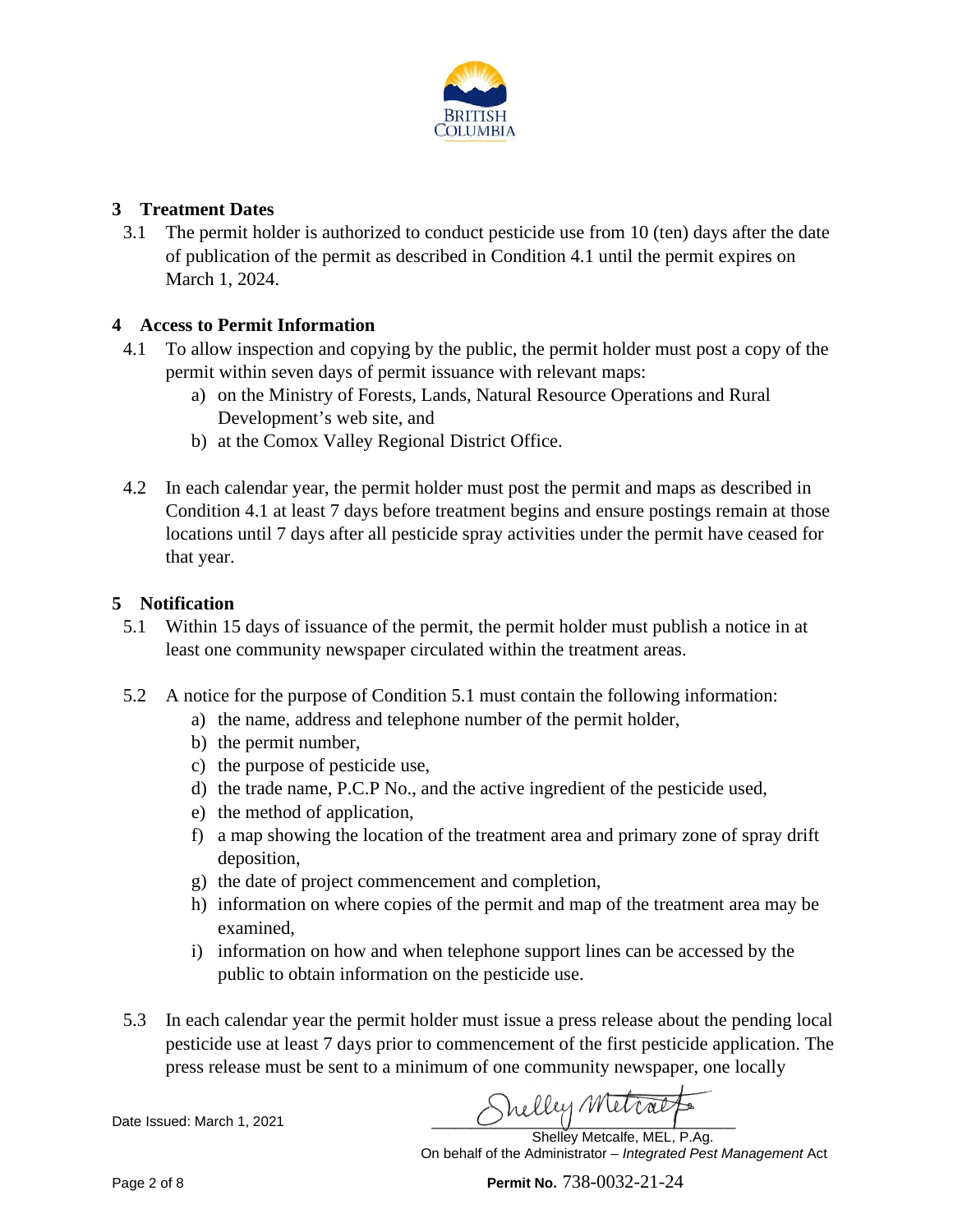

broadcast AM radio station, one locally broadcast FM station, and one locally broadcast television station that serve the communities in and around the treatment areas.

5.4 A press release for the purpose of Condition 5.3 must contain at least the following, or comparable, wording:

The first in a series of aerial spray operations using the pesticide product Foray 48B (active ingredient Btk) to control introduced populations of the Gypsy Moth may commence as early as April 15, 2021. A maximum of four sprays will take place at approximately ten day intervals until June 30, 2021. Each spray is expected to commence 1 hour before sunrise to no later than 8:30am on each of four spray application mornings. People who wish to minimize their exposure may remain indoors with their windows and doors closed during the spraying and for at least 30 minutes thereafter. Changes in weather conditions may cause proposed applications to be cancelled or delayed with little advance notice.

- 5.5 At least 24 hours before commencing each pesticide application, the permit holder must provide notification (in writing if possible) to the following persons or their representatives:
	- a) the Medical Heath Officer for each Health Authority in which an application will take place,
	- b) the Principals of all schools within the treatment area and primary zone of spray drift deposition,
	- c) the owners or managers of any licensed care facilities within the authorized spray area and primary zone of spray drift deposition,
	- d) all persons subscribed to the list serve or other subscription email application,
	- e) the Mayor of each town or City in which an application will take place,
	- f) IPM Officer [ConradBerube@gov.bc.ca](mailto:ConradBerube@gov.bc.ca) via email and to [ipmreporting@gov.bc.ca.](mailto:ipmreporting@gov.bc.ca)
- 5.6 Notification for the purpose of Condition 5.5 must include:
	- a) the date and estimated start time of pesticide application, and
	- b) estimates of how long the upcoming pesticide application will take to be completed.
- 5.7 Immediate notification must be provided to the persons outlined in Condition 5.5 when a pending pesticide application has been cancelled, delayed or deferred and when a deferred pesticide application has been rescheduled, or when the next pesticide application is likely

Date Issued: March 1, 2021 Chate Issued: March 1, 2021 Shelley Metcalfe, MEL, P.Ag.

On behalf of the Administrator – *Integrated Pest Management* Act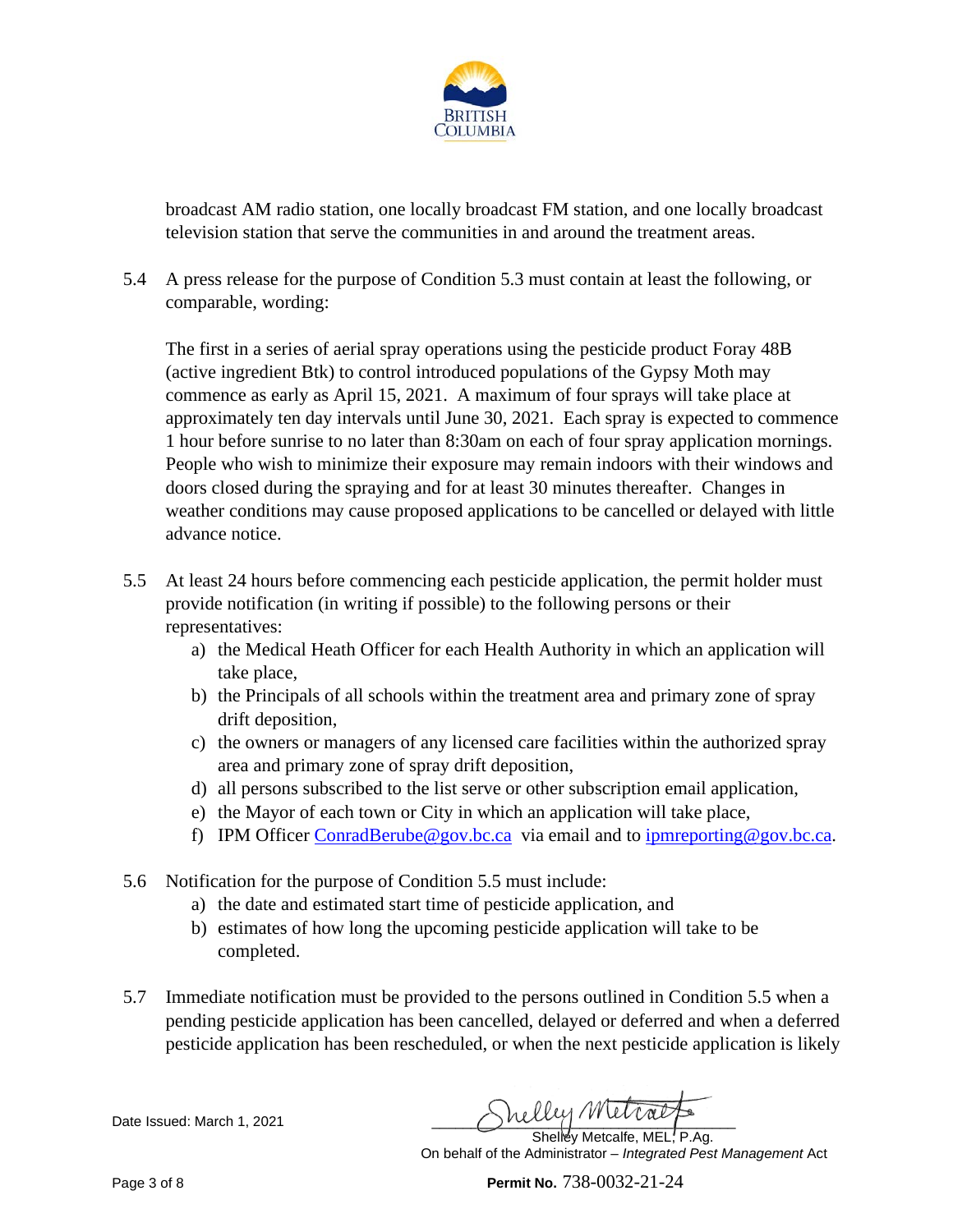

to occur.

- 5.8 At least 48 hours before commencement of each spray application, the permit holder must place treatment notices so they are clearly visible to anyone entering the treatment areas.
- 5.9 A treatment notice for the purpose of Condition 5.8 must:
	- a) be at least 75 cm x 65 cm in size,
	- b) be constructed of water resistant material,
	- c) display, in bold, block letters, the words "NOTICE OF PESTICIDE USE", or in place of the words "pesticide use", the words "GYPSY MOTH AERIAL SPRAYING",
	- d) contain a cautionary symbol, like a stop sign or a raised hand,
	- e) indicate the name of the permit holder,
	- f) indicate the permit number,
	- g) indicate the treatment date,
	- h) indicate the purpose of pesticide use,
	- i) indicate the trade name, P.C.P. No., and active ingredient of the pesticide used,
	- j) indicate the method of application,
	- k) contain a map showing the location of the treatment area and primary zone of spray drift deposition,
	- l) contain the date of project commencement and completion, and
	- m) contain information on telephone lines and websites that can be accessed by the public to obtain spray-related information or to discuss health-related concerns associated with the pesticide use.
- 5.10 At least one hour before commencement of each pesticide application, the permit holder must ensure that treatment signs are displayed via LED variable message boards on the north and south bound lanes of the Island Highway N so that each sign is clearly visible and will inform any person approaching the area of the pesticide use.
- 5.11 The permit holder must conduct any additional notification agreed upon during the consultation process in the manner agreed upon with the parties to be notified.
- 5.12 Prior to the first pesticide application, the permit holder must submit a copy of the signed Order In Council to IPM Officer Scott Bennett via email [scott.bennett@gov.bc.ca](mailto:scott.bennett@gov.bc.ca) and to [ipmreporting@gov.bc.ca.](mailto:ipmreporting@gov.bc.ca)

Date Issued: March 1, 2021 **Shelly Metral** 

Shelley Metcalfe, MEL, P.Ag. On behalf of the Administrator – *Integrated Pest Management* Act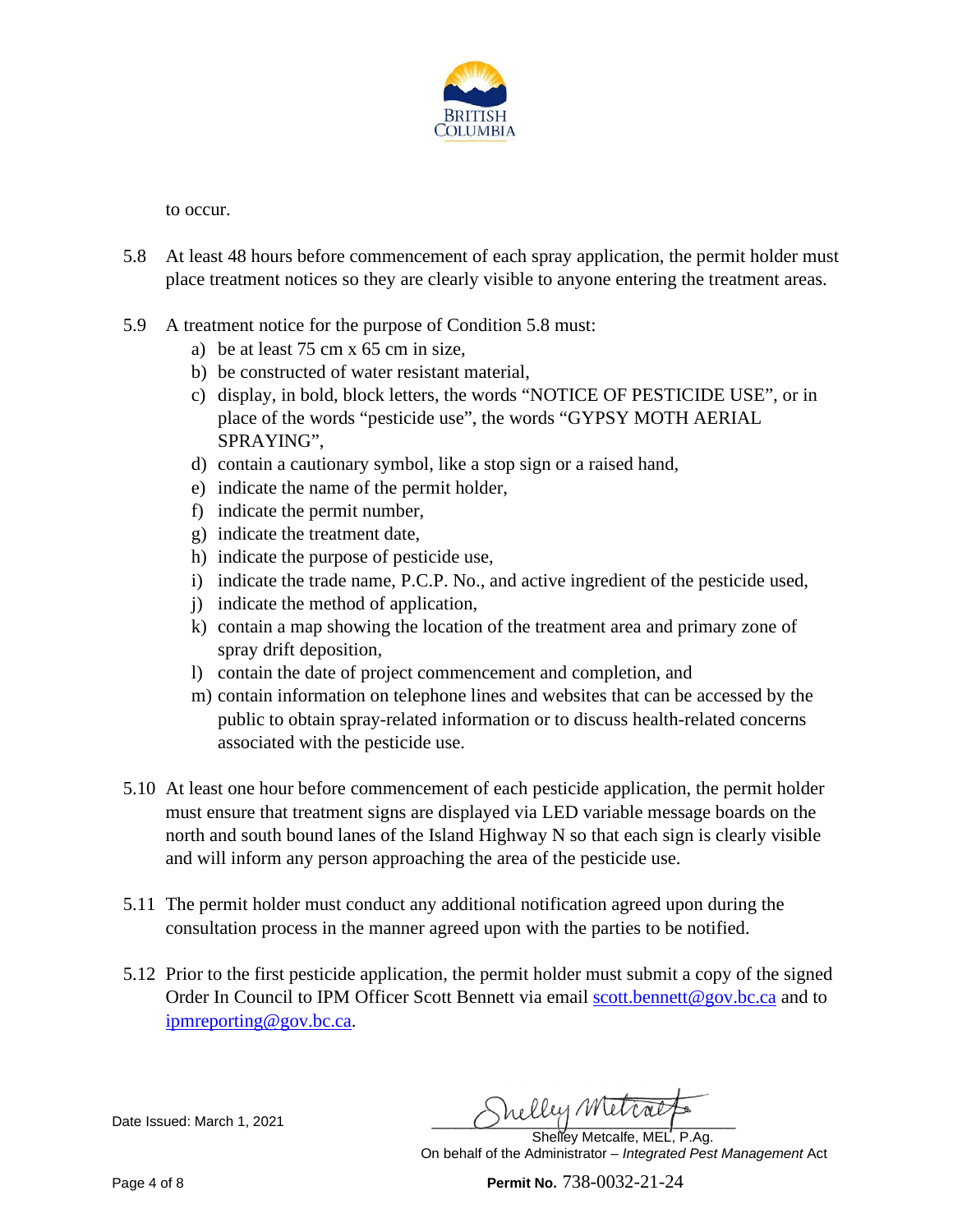

5.13 The permit holder must develop, maintain and implement a location-specific plan for communicating details to the public, relevant health authorities, government agencies and local government regarding the proposed and completed pesticide uses.

#### **6 Monitoring**

- 6.1 During the periods of pesticide use, the permit holder must ensure that wind speed is monitored using an appropriate anemometer within the permitted area.
- 6.2 The permit holder must use spray monitoring devices to determine the uniformity of coverage of the spray treatment and the extent of spray drift.

# **7 Restrictions**

- 7.1 The permit holder must comply with the requirements of the label for the pesticide being applied.
- 7.2 All personnel involved in the project must be informed of the terms and conditions of the permit and any permit amendments prior to pesticide use.
- 7.3 Application equipment and droplet size must be selected to minimize drift while still achieving the primary treatment objective of Gypsy Moth eradication.
- 7.4 All spray equipment must be properly calibrated prior to use.
- 7.5 All pesticide products and application equipment used must be maintained in secure conditions that prevent tampering or the introduction of contaminants.
- 7.6 All individuals conducting aerial pesticide applications must possess a valid BC pesticide applicator certificate in the Aerial category.
- 7.7 Aerial applications must be conducted between civil morning twilight and 0830 hours.
- 7.8 At all times during aerial operations, the pilot(s) must be in continuous radio contact with ground-based personnel that are familiar with the permit and treatment area.
- 7.9 Pesticides must not be applied in areas where wind speeds are greater than 8 km/hr.

Date Issued: March 1, 2021 Chelly Metral

Shelley Metcalfe, MEL, P.Ag. On behalf of the Administrator – *Integrated Pest Management* Act

Page 5 of 8 **Permit No.** 738-0032-21-24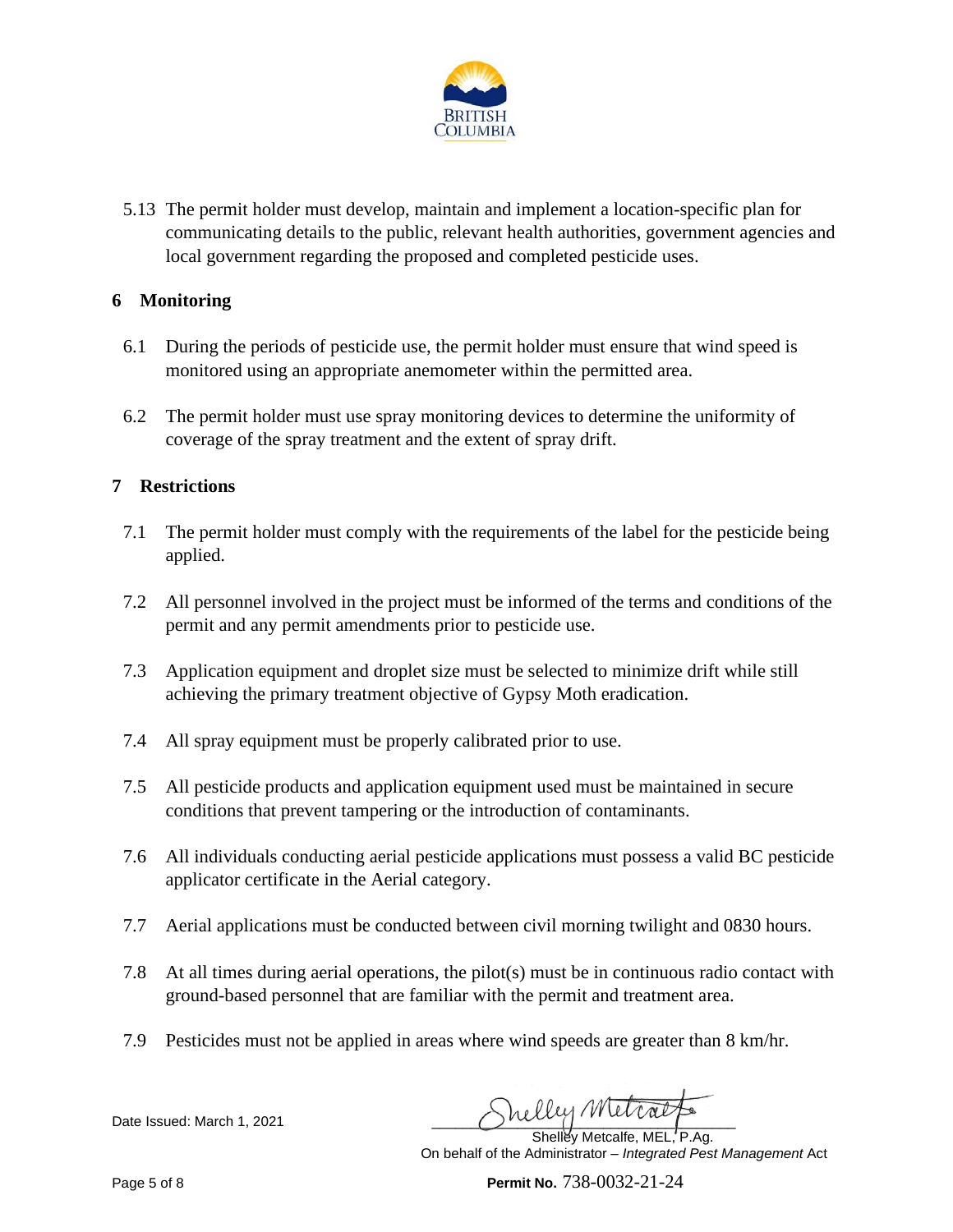

7.10 Areas affected by pesticide spills that result in impacts not authorized by, or consistent with this permit, must be cleaned-up and decontaminated immediately.

# **8 Record Keeping and Reporting**

- 8.1 All available information on public health concerns raised and addressed through the health lines listed in Conditions 5.2 (i) and 5.9 (m) must be documented and reported to IPM Officer Scott Bennett via email [scott.bennett@gov.bc.ca](mailto:scott.bennett@gov.bc.ca) and to [ipmreporting@gov.bc.ca](mailto:ipmreporting@gov.bc.ca) within 15 days of each period of pesticide use.
- 8.2 For each pesticide treatment under this permit, the permit holder must keep a record containing the following information:
	- a) if the use was performed as a service, the name and license number of the licensee who performed the service,
	- b) if the use was not performed as a service, the name and certificate number of the pesticide applicator certificate holder who used the pesticide,
	- c) the date and time of the pesticide use,
	- d) the method and rate of application and the total quantity of pesticide used,
	- e) the prevailing meteorological conditions, including temperature, precipitation, and speed and direction of the wind,
	- f) the pesticide application flight path maps, and
	- g) the results from spray monitoring devices.
- 8.3 The permit holder must submit an annual report for each calendar year via email to [ipmreporting@gov.bc.ca](mailto:ipmreporting@gov.bc.ca) on or before January 31 of the next calendar year. The first report is due January 31, 2022. The annual report must include:
	- a) the name and address of the permit holder,
	- b) the trade name, P.C.P No., active ingredient and the quantity (in L) of pesticide used per application and the total quantity of pesticide used,
	- c) the area treated (in ha),
	- d) a description of the timing of treatments,
	- e) a summary of information or concerns raised through the health lines in Condition 5.2 (i) and 5.9 (m) and recommended actions to address these concerns for future programs,
	- f) the pesticide treatment efficacy based on monitoring trap catches,
	- g) the results of the spray zone and drift zone monitoring required under Condition 6.2, and

Date Issued: March 1, 2021 \_\_\_\_\_\_\_\_\_\_\_\_\_\_\_\_\_\_\_\_\_\_\_\_\_\_\_\_\_\_\_\_\_\_\_\_\_\_\_

Shelley Metcalfe, MEL, P.Ag. On behalf of the Administrator – *Integrated Pest Management* Act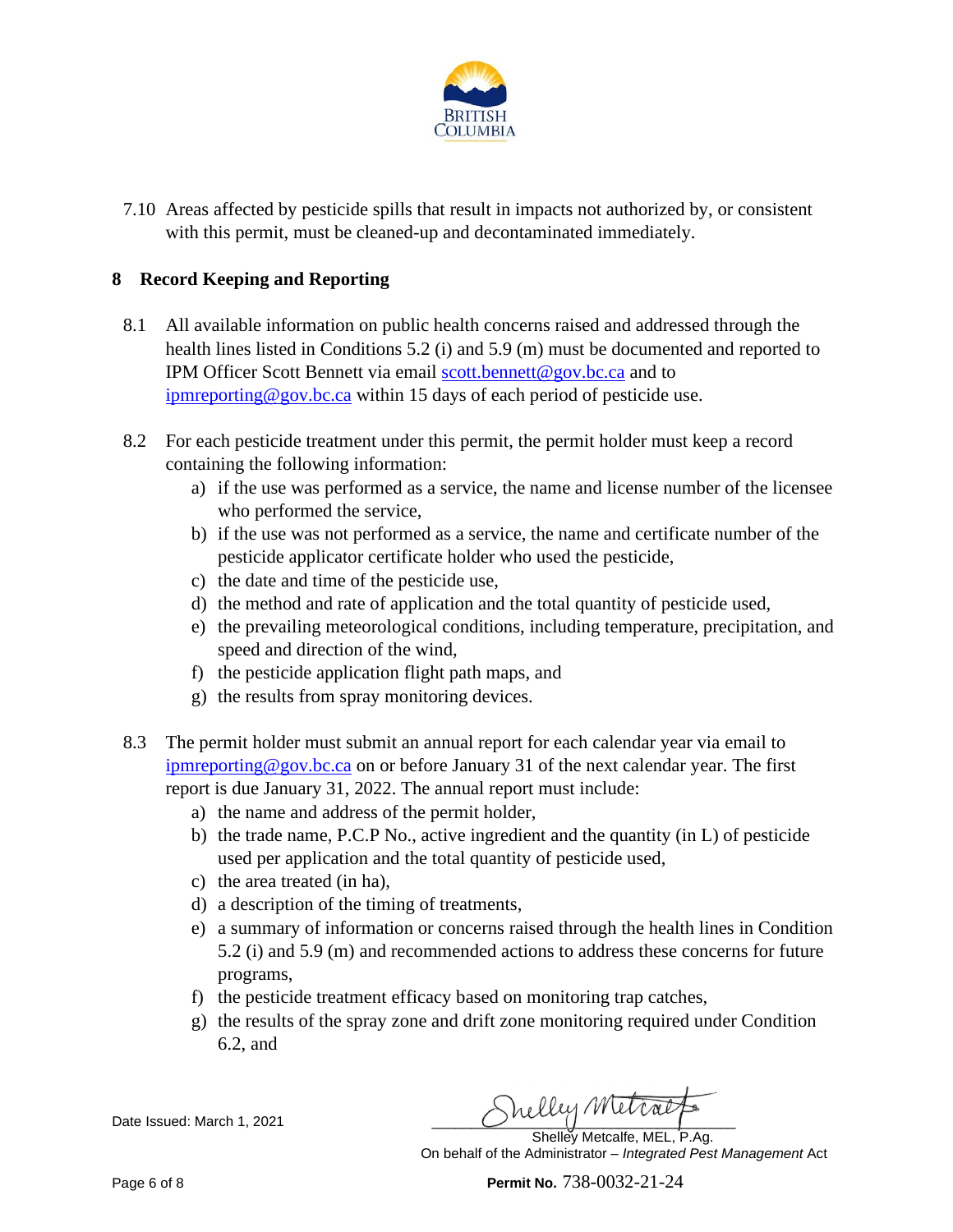

- h) all pertinent maps and recommended follow-up activities for the treatment area.
- 8.4 Pesticide spills that result in impacts not authorized by or consistent with this permit must be immediately reported to Emergency Management BC at 1-800-663-3456. Spill affected areas must be immediately evaluated and cleaned up/decontaminated as appropriate. As soon as practicable, the permit holder must provide the Administrator with a report via email to [ipmreporting@gov.bc.ca](mailto:ipmreporting@gov.bc.ca) on the nature of the spill, any impacts, as well as any clean up/decontamination activities planned or taken.
- 8.5 If the permit holder believes that the permit holder or another person has contravened the *Integrated Pest Management Act* or Regulation in a manner involving the release of pesticide into the environment, the permit holder must give written notice to the Administrator as soon as practicable.
- 8.6 If the permit holder believes that non-compliance with any terms and conditions of this permit has occurred, the permit holder must give written notice to the Administrator via email to ipmreporting@gov.bc.ca as soon as practicable. The permit holder must undertake actions to evaluate the potential impact of the non-compliance on human health and or the environment.

Date Issued: March 1, 2021 **Shelly Metral** 

Shelley Metcalfe, MEL, P.Ag. On behalf of the Administrator – *Integrated Pest Management* Act